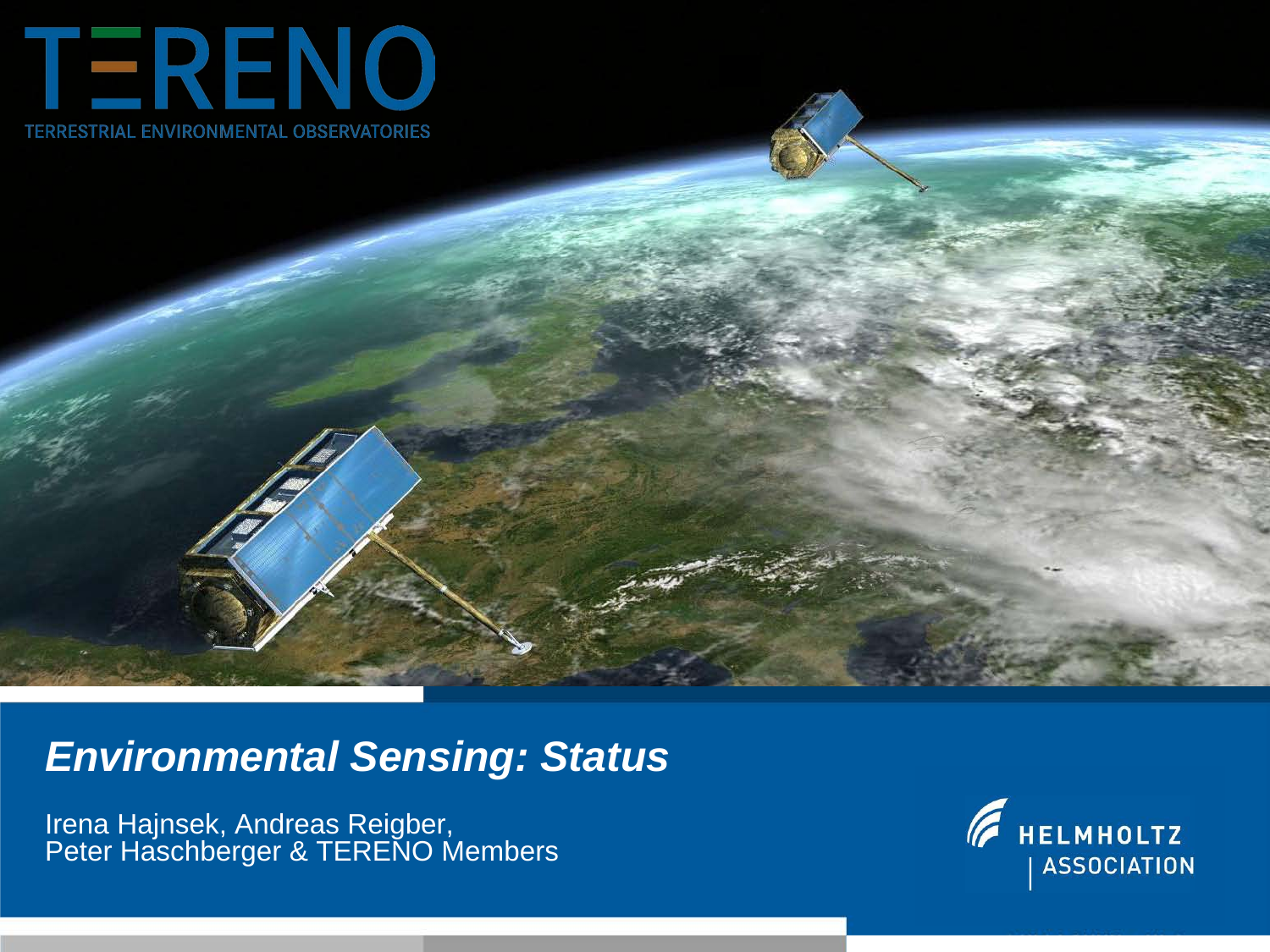



## **Objective of Environmental Sensing (ES)**

#### **Information availability**

- local
- regional
- global

### **Information delivery**

- high resolution (1-10 m)
- large scale coverage (swath 15-100 km)
- area-wide
- **regular**
- day & night (radar)
- weather independent (radar)

### **Information product derivation**

- mapping (cartographic)
- observation in time
- change detection & dynamic observation
- bio-/geophysical & chemical parameter estimation



**BIOLOGY** known & innovative techniques for a holistic **ES objective:** Synergies of multi-scale observations using view of hydrological processes

> **SOCIOECONOMIC** ASPECTS

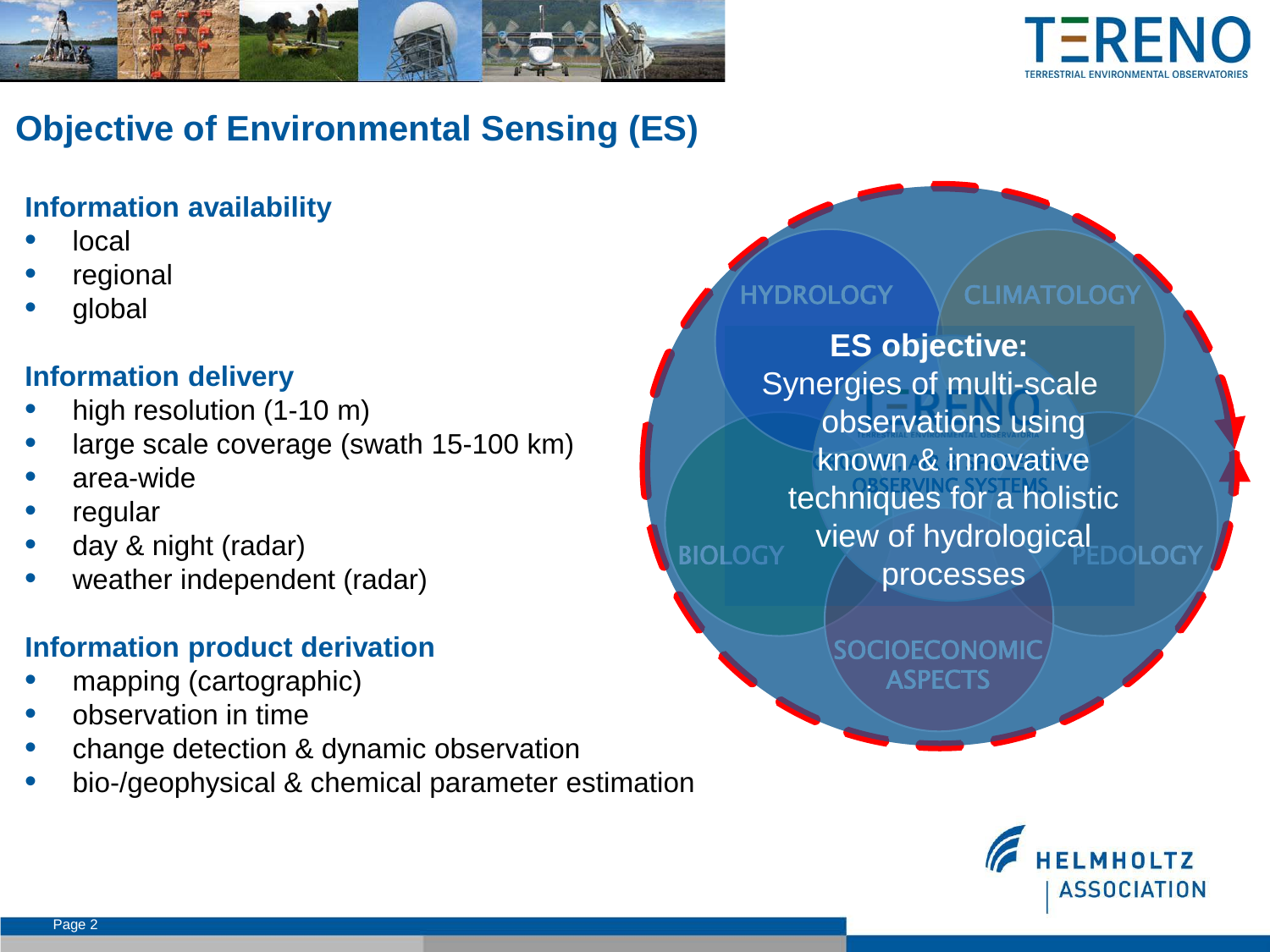



### **Methodological Approach**

### **Tasks of the CT Environmental Sensing:**

- Collection and coordination of requirements from the different CT's (CT Environmental Sensing is acting as an interface between the other CT's)
- Coordination of flights and instruments over regions of interest
- Coordination of common instrument operation over regions of interest
- Inter-comparison of field instruments
- Coordination of airborne/spaceborne data acquisition with ground measurements
- Reporting on data processing status and data quality
- Exchange of inversion procedures for the environmental parameters
- Synergies between different sensors
- Collection, coordination, archiving of different types of data



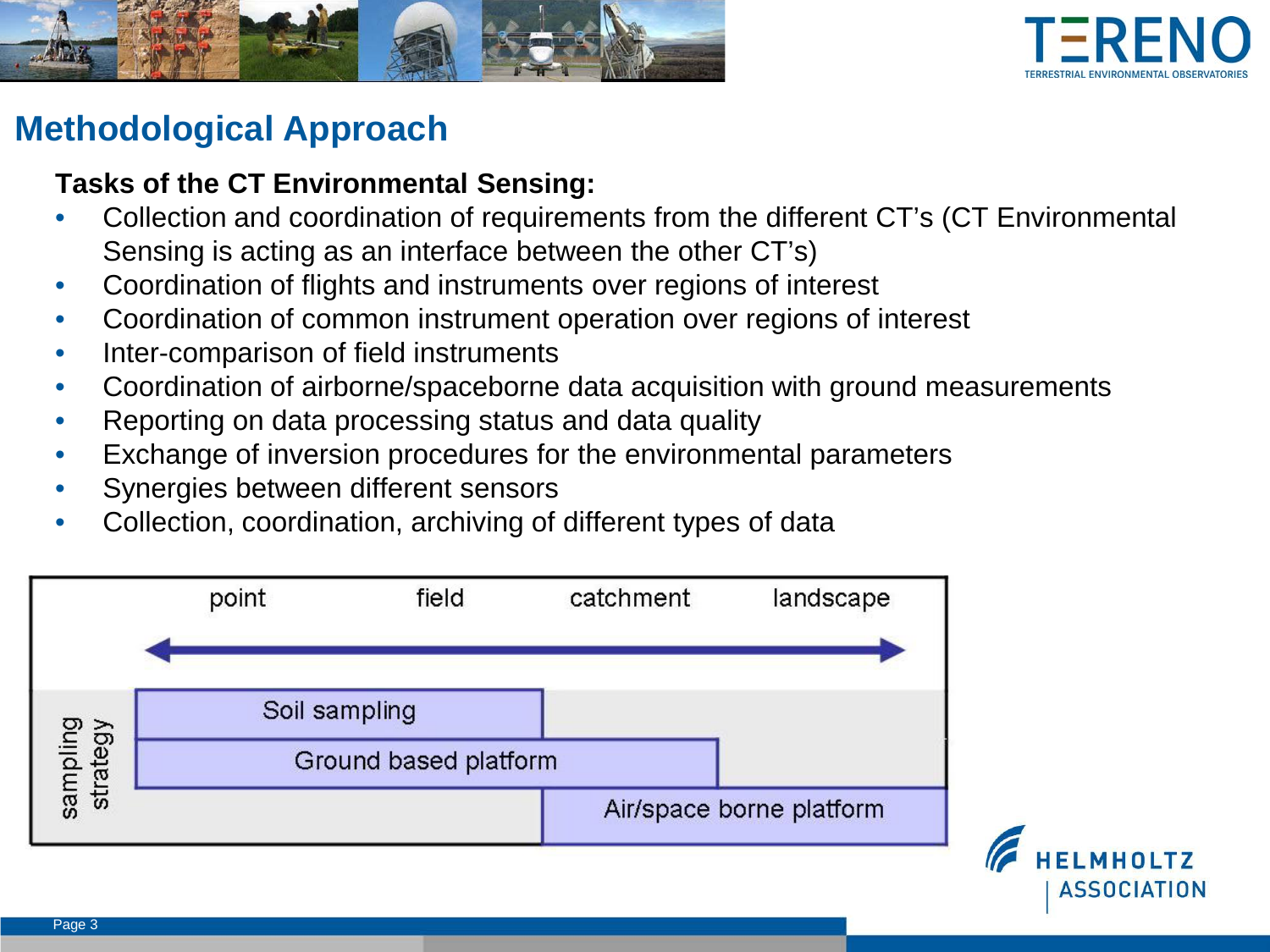



### **Selection of Parameters and Indicators**

The selection of suitable parameters and indicators is part of the TERENO research. A table with preliminary parameters of interest that could be potentially measured/estimated from **ground/air/spaceborne** sensors was selected from each research institution (Implementation Plan).

Thereby, the following questions must be answered in collaboration with the other CTs:

- Which physical properties can be used as proxies for environmentally relevant parameters? How can these proxies be used to improve interpolation between point measurements?
- How to combine measurements on different temporal and spatial scales?
- How to perform a consistent error analysis to analyze uncertainties during measurement and processing?
- How can remote sensing, multiple geophysical surveys, borehole information and profiles be combined to gain a comprehensive description of the subsurface structure and properties?

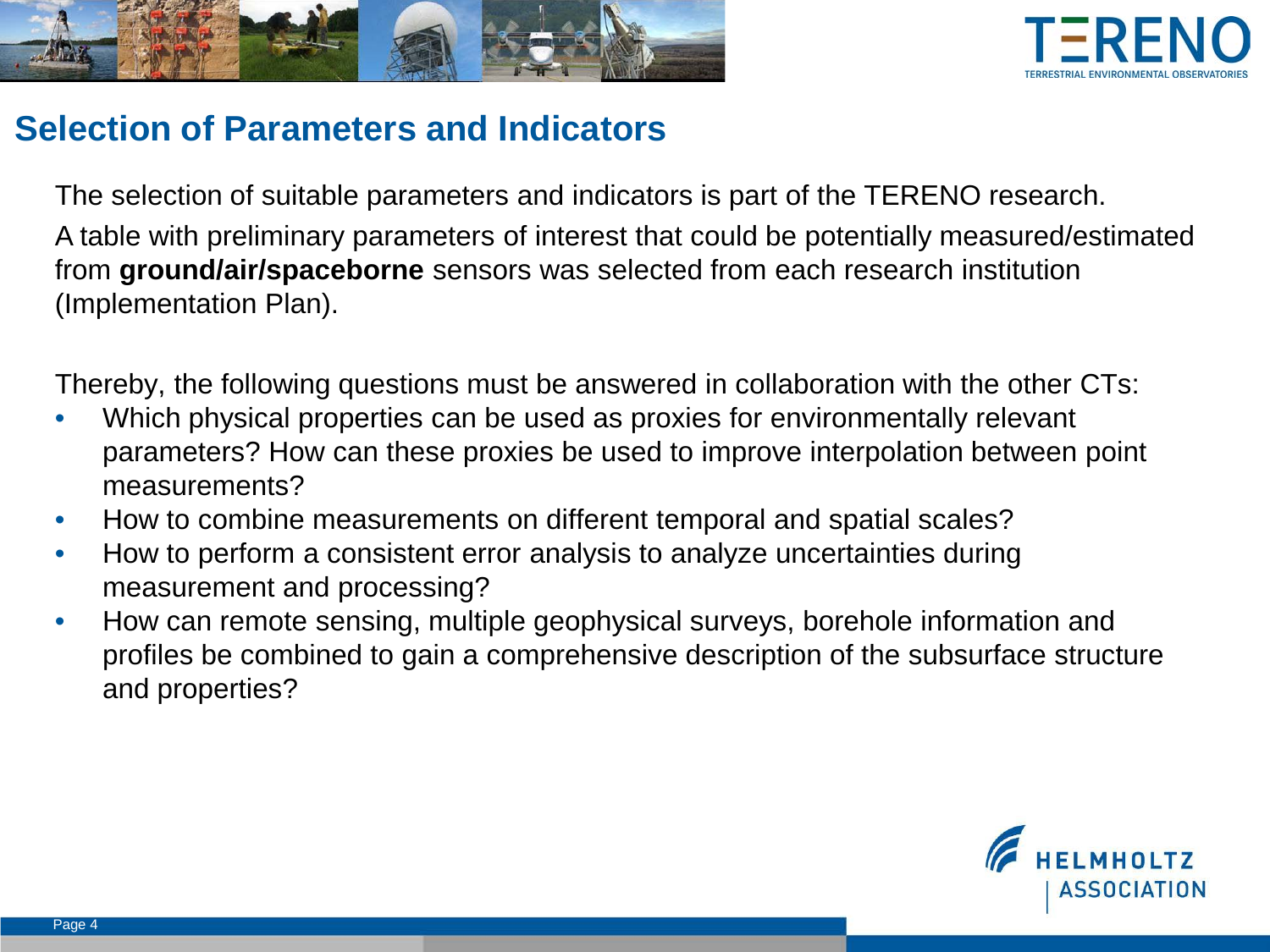



### **Status of the CT Environmental Sensing**

- Establishing a consortium of the CT Environmental Sensing (Spring 2009)
- 1st meeting in April 2009 and definition of
	- Content and objective of the CT Envrionmental Sensing
	- Presentation of available sensors (ground, airborne and spaceborne)
	- Specification of potential common activities for the following research topic's:
		- Characterisation of spatial variability of soil moisture before and after an event
		- Regional observations of  $CO<sub>2</sub>$  and water vapour (sensible and latent heat)
		- Vegetation parameter estimation over forest, agricultural and grassland for flux characterisation
	- Rough description of common campaign scenarios over selected areas in the defined observatories.